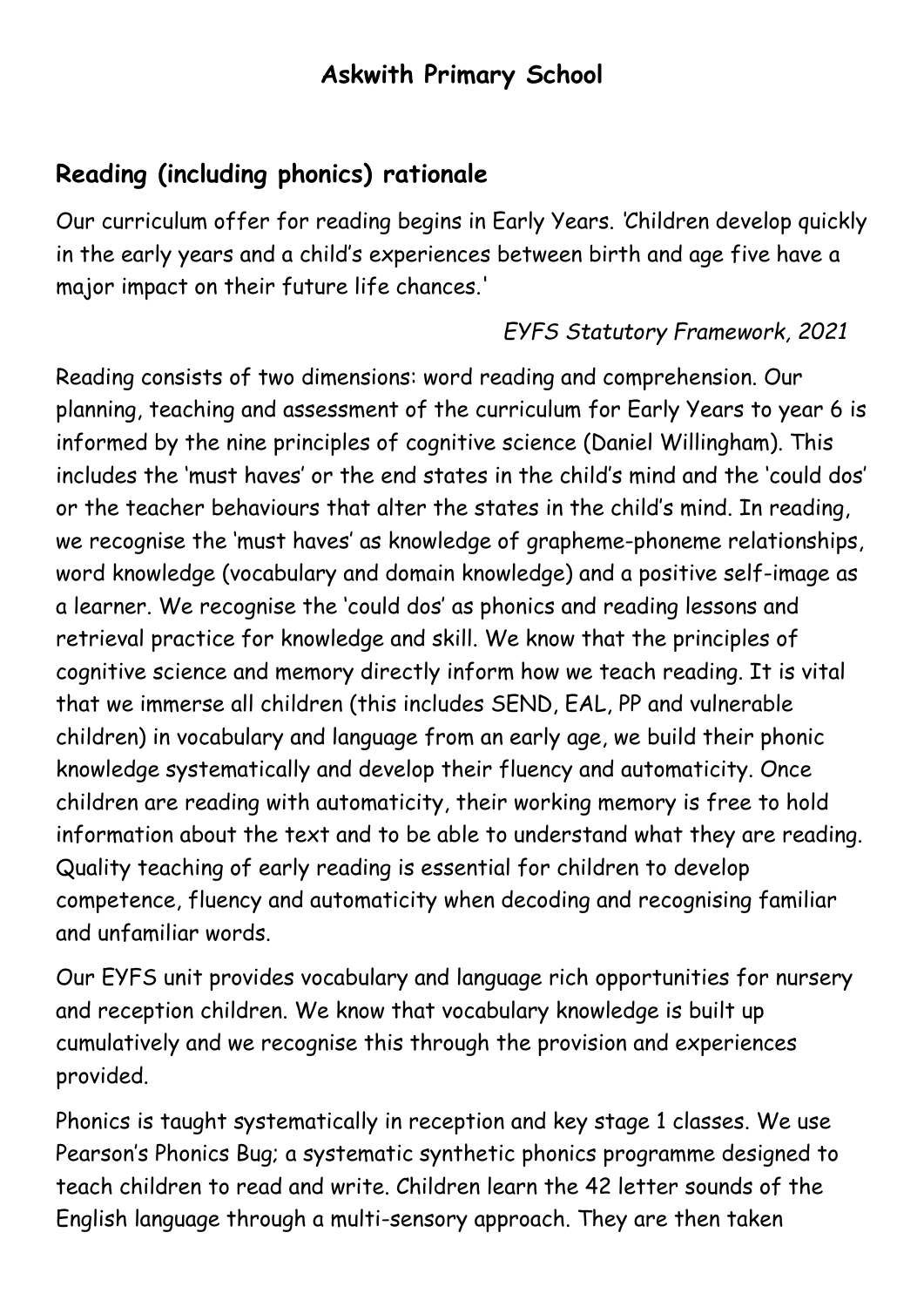through the phases of blending and segmenting words to develop reading and writing skills. There is an expectation that all children will be fluent readers having secured word recognition skills by the end of key stage one. We adopt a determined approach to teaching phonics and reading to ensure that all children have the fluency and automaticity required to access all reading material.

Transitions from year groups are well planned and pupils' fluency and comprehension continues to be systematically developed across KS2 through a wide range of high quality reading material.

At Askwith Primary school, we also use Pearson's Bug Club as our reading scheme from Class 1 onwards.

### **COVID-19 recovery**

It is very important that we do as much as possible to remediate the learning loss suffered by the missed months of schooling. In the first instance, assessment information enabled us to answer the following questions:

1. Have our pupils lost knowledge gained pre COVID-19? If so, how can this learning loss be mitigated?

2. Have our learners lost knowledge during closures/non-attendance? If so, how can this learning loss be mitigated?

Our aim was to assess all children's decoding skills on return to school and implement our determined approach to ensuring that all children are on track or have the appropriate interventions in place that means they are decoding at age related expectations. Throughout the year, comprehension skills are explicitly taught and we will ensure essential lost learning from school closure is secure before moving onto the teaching and learning of new knowledge and skills.

| <b>Intent</b> |                            | Implementation |                            | Impact: to be reviewed<br>at the end of each |
|---------------|----------------------------|----------------|----------------------------|----------------------------------------------|
|               |                            |                |                            | year                                         |
|               | • All knowledge from 2020- | $\bullet$      | Check all knowledge is     |                                              |
|               | 21 is checked prior to     |                | embedded from 2020-21      |                                              |
|               | new knowledge              |                | Staff meetings to ensure   |                                              |
|               | Knowledge gained from      |                | that pre and post          |                                              |
|               | embedding Early Adopter    |                | teaching opportunities     |                                              |
|               | Framework (2020-2021)      |                | identified in whole school |                                              |
|               | to inform 2021-2022        |                | LTP are having an impact   |                                              |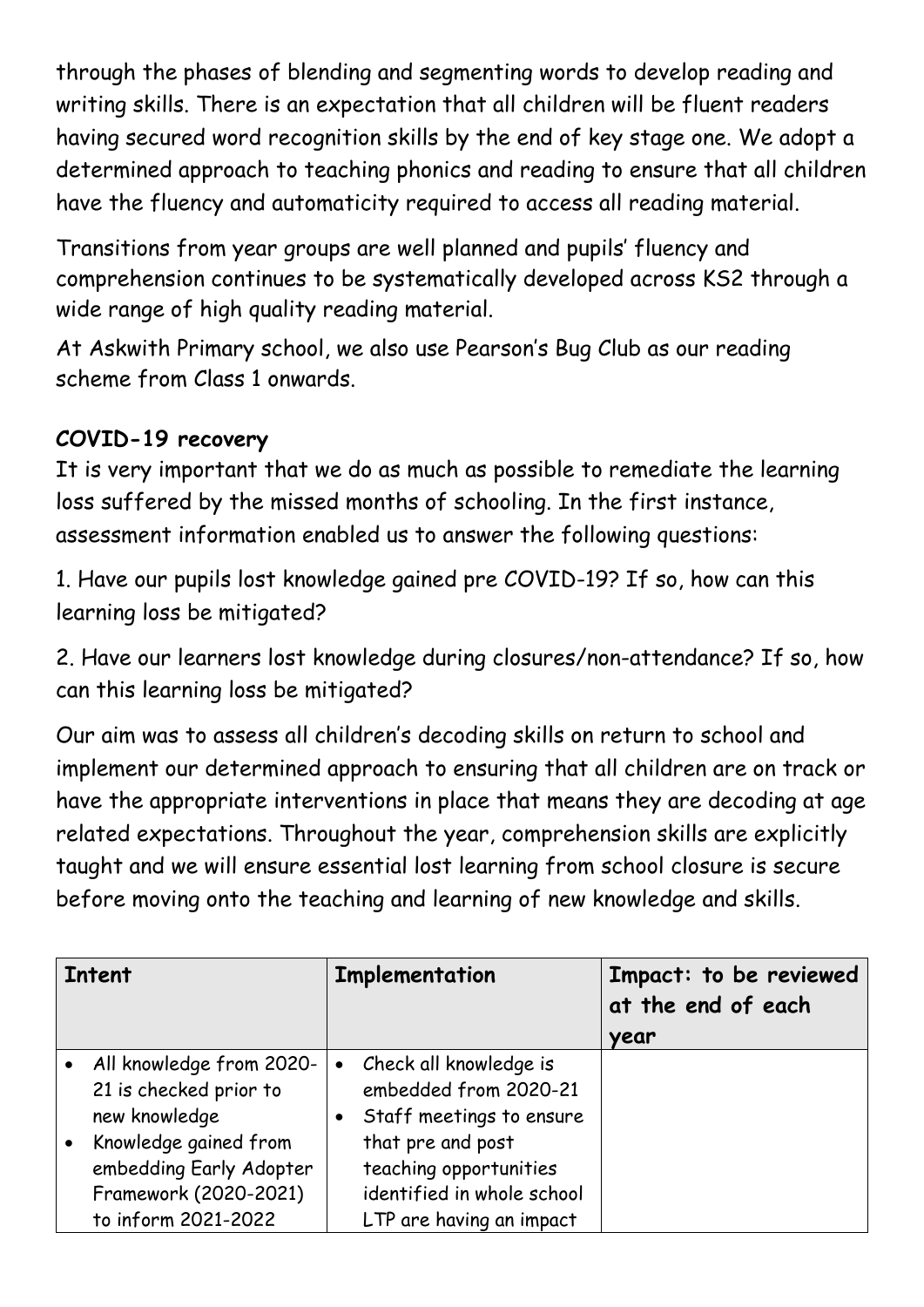EYFS Curriculum (vocab rich environment)

- Knowledge across the whole curriculum to continue to be built systematically and embedded in the long term memory of all pupils including the development of oracy
- Monitoring and evaluation continues to be robust and role of TAs developed in the process
- Enhancements/leadership opportunities reflect needs 2021-2022 including local links
- Robustness of reading provision ensures that all pupils are on track to meet endpoints and have a love of reading
- **All** staff to have an excellent up to date knowledge of reading/oracy/vocab provision throughout the school
- Subject rationales are updated where relevant
- All staff up to date knowledge of dialogic/cognitive science principles

on knowledge build-up. Links with local area/locality used as a starting point

- Staff meetings to ensure that essential knowledge identified in class LTP is being built/retained at appropriate pace
- Impact of progression documents/knowledge checks/learning journeys regular item on staff meeting agenda including the teaching and assessment of oracy across curriculum
- Teaching the unit: update monitoring and evaluation timetable
- Staff to mark work together re: teaching/marking/planning expectations
- Timetabled lesson studies led by groups of TAs, focusing on knowledge build up/book scrutiny/talking to pupils to develop CPD
- Curriculum Enhancements: rolling programme agreed by all staff (subject leaders to review for balance Autumn 1) – opportunities for public voice and pupil leadership e.g. debate club
- Reading: update programme of monitoring and evaluation
- Impact of provision discussed as a regular item on staff meeting agenda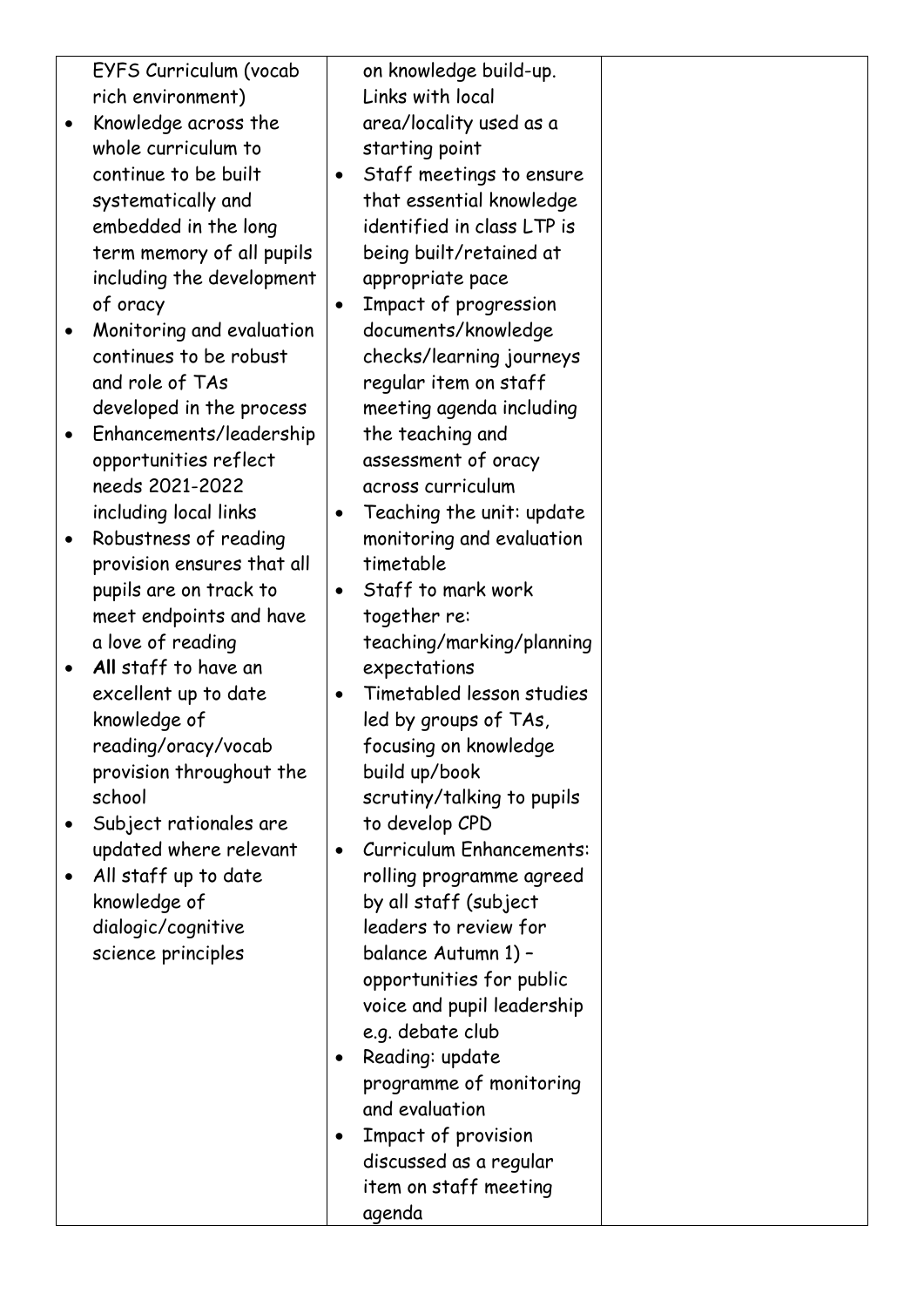|                                                                                                                                                                            | Reading Cloud rolled out<br>to KS1<br>Quality texts purchased<br>$\bullet$<br>for spring/summer<br>Refresher session:<br>Phonics Bug/Bug Club for<br>parents/grandparents<br>early in autumn 1 - non<br>attendees targeted<br>Timetable of supervision<br>٠<br>of book clubs created<br>Staff refresher CPD<br>$\bullet$<br>training (September<br>2021) on<br>reading/oracy/vocab<br>provision (Revisited July<br>2022)<br>Evidence informed<br>practice continues to<br>inform effectiveness of<br>subject rationales             |
|----------------------------------------------------------------------------------------------------------------------------------------------------------------------------|-------------------------------------------------------------------------------------------------------------------------------------------------------------------------------------------------------------------------------------------------------------------------------------------------------------------------------------------------------------------------------------------------------------------------------------------------------------------------------------------------------------------------------------|
| The planning, teaching<br>$\bullet$<br>and assessment of the<br>English curriculum is<br>informed by the nine<br>principles of cognitive<br>science (Daniel<br>Willingham) | Planning and learning<br>journeys consider the<br>essential knowledge and<br>how to guide pupils'<br>thinking<br>Factual essential<br>knowledge is taught<br>before the skill<br>Working memory capacity<br>٠<br>and the alteration of long<br>term memory is<br>considered when planning<br>and teaching (planned<br>thinking time, recalls)<br>Connected knowledge,<br>٠<br>particularly knowledge of<br>vocabulary is built on to<br>deepen understanding<br>Prior knowledge is<br>assessed, misconceptions<br>addressed and new |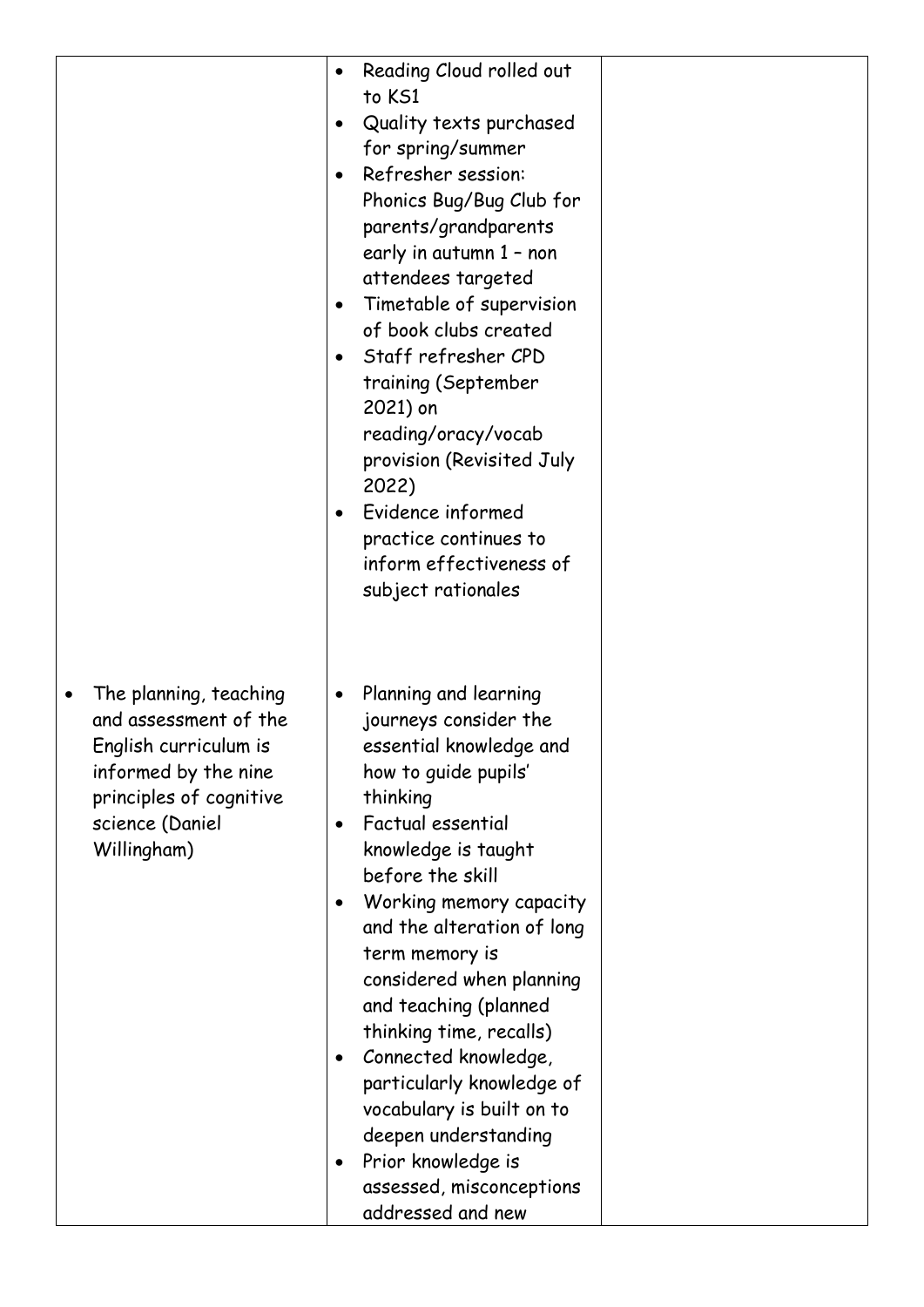|                                                                                                                                                                                                                                                                                                                                          | knowledge builds on pupils'<br>connected knowledge<br>Pupils have opportunities<br>$\bullet$<br>to deliberately practice<br>newly acquired knowledge<br>and become fluent<br>Pupils articulate how they<br>$\bullet$<br>know more, remember<br>more and therefore do<br>more<br>Instil a growth mindset<br>٠<br>ethos by talking about<br>successes and failures in<br>terms of effort not<br>ability |  |
|------------------------------------------------------------------------------------------------------------------------------------------------------------------------------------------------------------------------------------------------------------------------------------------------------------------------------------------|-------------------------------------------------------------------------------------------------------------------------------------------------------------------------------------------------------------------------------------------------------------------------------------------------------------------------------------------------------------------------------------------------------|--|
| The English curriculum is<br>$\bullet$<br>rooted in the knowledge<br>and skills that pupils need<br>to take advantage of the<br>opportunities,<br>responsibilities and<br>experiences of later life,<br>therefore addressing<br>social disadvantage and<br>injustice. All pupils have<br>the cultural capital to be<br>educated citizens | English progression<br>$\bullet$<br>documents demonstrate<br>substantive and<br>disciplinary knowledge and<br>the opportunity for<br>creativity<br>Connectivity between<br>$\bullet$<br>subjects is well planned to<br>ensure children given<br>opportunities to<br>remember                                                                                                                          |  |
| Reading and writing<br>knowledge, ideas and<br>operations are the focus<br>in KS1                                                                                                                                                                                                                                                        | Analysis of KS1<br>$\bullet$<br>curriculum - less is more<br>so that there is greater<br>emphasis on RW, including<br>teacher training - how to<br>teach English explicitly in<br>non-core                                                                                                                                                                                                            |  |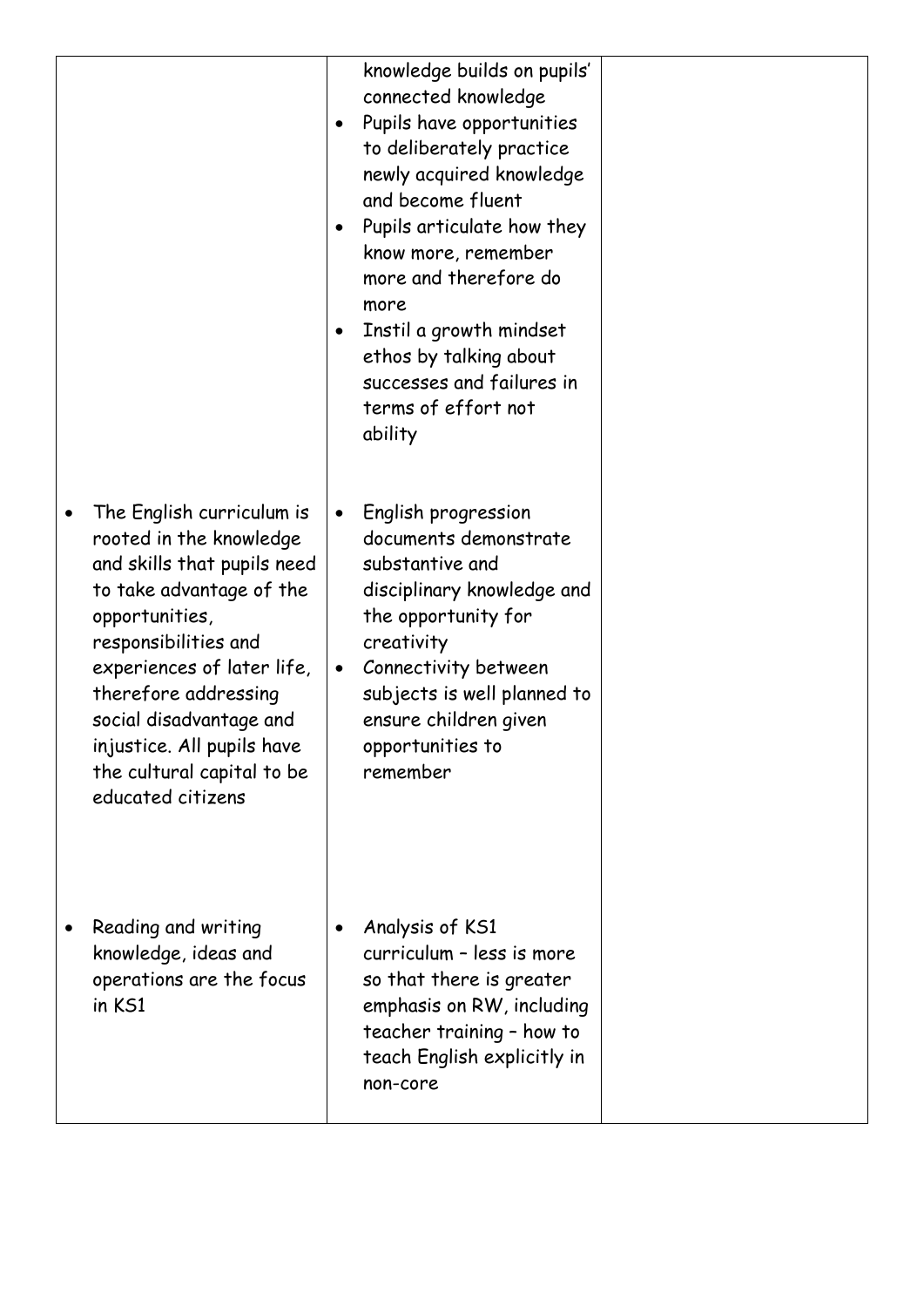## **Parental Involvement**

Research shows that parental involvement in their children's learning positively affects the child's performance at school (Fan & Chen, 2001), leading to higher academic achievement, greater cognitive competence, greater problem-solving skills, greater school enjoyment, better school attendance and fewer behavioural problems at school (Melhuish, Sylva, Sammons et al., 2001).

At Askwith Primary School, we encourage parents to attend relevant meetings and workshops to help them to support their child at home. We hold meetings annually that focus on the whole school curriculum, including the reading curriculum and how to support their child at home.

In addition to this, we work with parents in EYFS and KS1 to support reading by holding 'Come and read' workshops in autumn term. These workshops allow for parents and grandparents to listen to their child read in their school setting and also creates an opportunity for them to have open discussions with teachers about how to support reading.

Due to COVID-19, we aim to deliver the same support to parents but in alternative ways (in line with Government guidance) e.g. online delivery of meetings.

All children, from Reception to year 6, have a reading record. Children are expected to have their reading records in school and to take them home every day. We maintain high expectations that all children should be reading and rereading their home reading books for ten minutes every day and have stories read to them at home. Parents in EYFS and KS1 are expected to write comments in their child's reading record to show that they are reading daily and as a way of communicating, when appropriate, with their child's teacher about their reading. In KS2, children are expected to take more responsibility and record their own books and responses to books.

# **Reading for Pleasure**

At Askwith Primary School, we have a strong ethos around the importance of reading. We have a determined approach towards teaching reading and we also recognise that children need to have vital opportunities to read for pleasure. Every day, EYFS and KS1 children have 15 minutes to read for pleasure and KS2 children have 20 minutes to read for pleasure. During this quiet and relaxed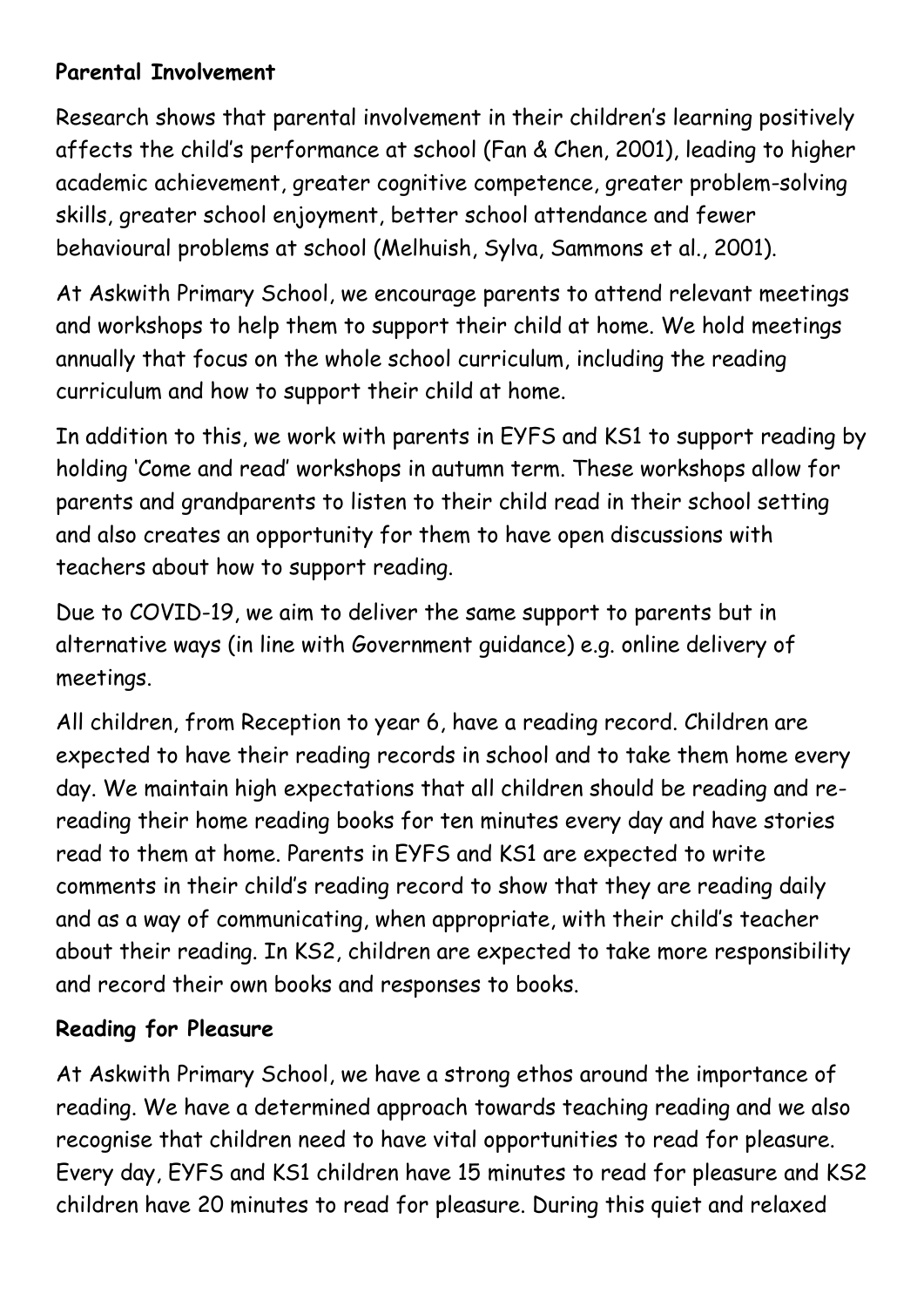time, they can choose to read their home reading book or books available in their classrooms independently or with adult support where appropriate. For children who are not yet fluent, this is an opportunity to practise reading aloud to an adult, independently reading a copy of their home reading book or to simply enjoy the range of materials, e.g. how to select and enjoy the format of a magazine. We want all children to experience the pleasure of free choice during this time. Adults in the classroom also read a book of their choice as a way of modelling this practice. This includes the recommended reading books, as we believe it is vital for all adults to have good knowledge of the literature available to the children in their class. In Early Years during the first autumn half term, reading for pleasure initially is a time for children to listen to and join in with nursery rhymes and then access **all** books in provision. Book handling skills are modelled by all adults. Book handling skills include:

- Sitting with a book for a sustained time
- Holding the book the correctly (orientation of book)
- Turning the pages
- Responding to things they see (pictures or text)

From the second autumn half term, children access all books and story telling provision as a carousel of reading. Each day the carousel includes at least three of the following:

- Hearing a story read aloud by an adult
- Reading a book of your choice to an adult
- Story telling using story stones, puppets etc.
- Hearing and singing rhymes and songs
- Reading to a peer
- Reading independently

In addition to this, each class enjoys listening to a class story daily. These books are chosen carefully in order to expose children to a broad range of vocabulary and to provide purposeful opportunities to discuss important aspects of British values, mental health and well-being and citizenship, thus developing children's cultural capital. On occasion, the class story can be one of the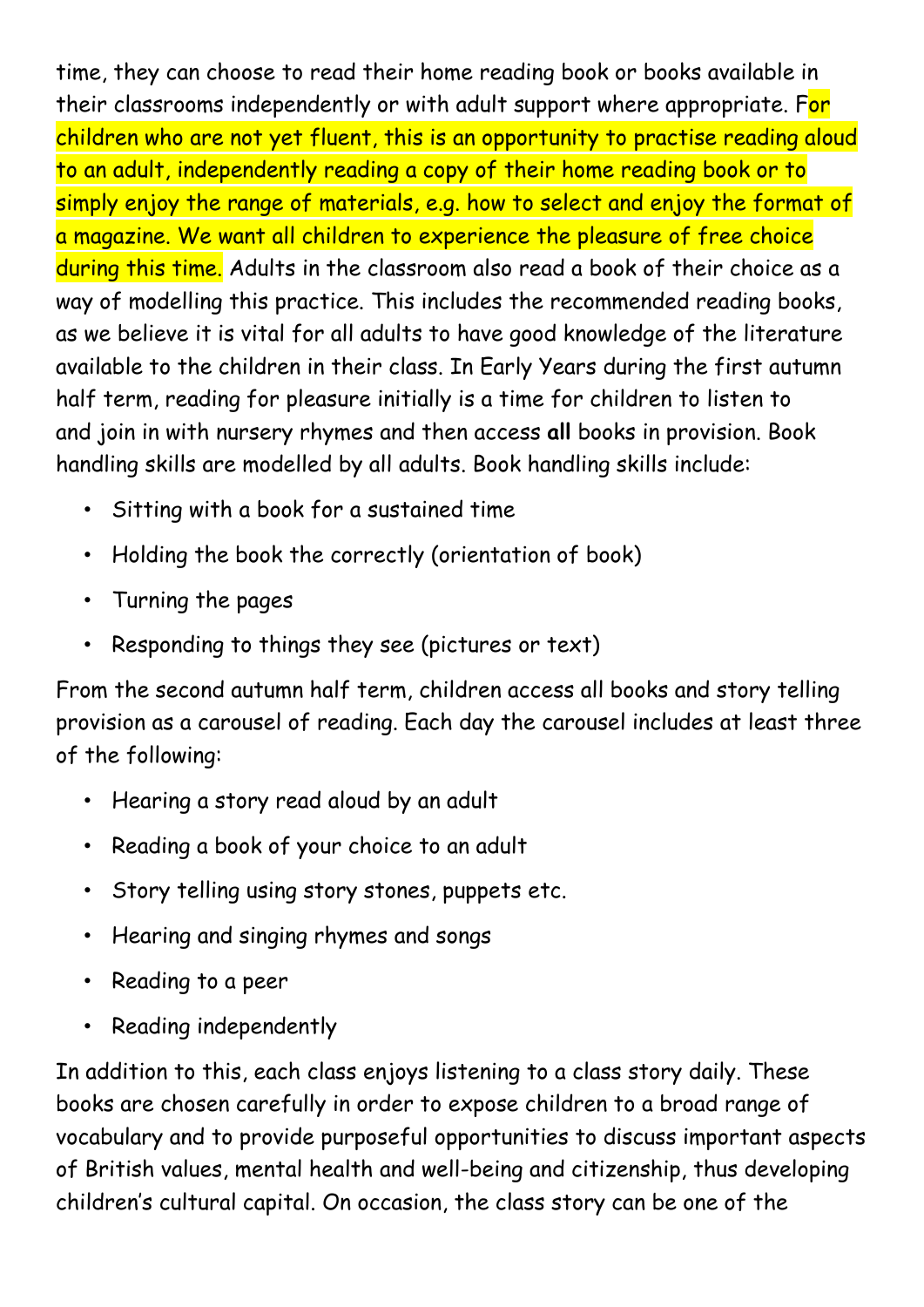recommended reading books in order to raise the profile of these books and allow opportunity for children to re-read the book after hearing it aloud.

To promote reading for pleasure further, storytelling club for each key stage takes place every morning. Children can read quietly, in pairs or be read to by an adult. There are a range of different reading materials that the children can access and explore such as comics, magazines and books.

In the Early Years, reading and storytelling are further promoted through the provision areas: storytelling area, indoor reading area and outdoor reading area.

#### **Libraries**

At Askwith Primary School, we have an infant library and a junior library. Fiction and non-fiction books in the junior library are catalogued using Reading Cloud. Book Club is held every Wednesday lunchtime for EYFS and KS1 children. KS2 children have time in the junior library during lunchtime break. This time is an opportunity for children to enjoy the library and access the books with adult supervision.

#### **Literature**

Through reading and chosen literature in particular, children have a chance to develop culturally, emotionally, intellectually, socially and spiritually. Being immersed in good quality literature develops pupils' acquisition of a wide vocabulary, thus addressing vocabulary gaps, and allows children to explore and appreciate our rich and varied literary heritage. Our children experience a range of carefully chosen literature:

• Home reading books

Depending on ability, children access banded books, free readers or junior library books to read at home. Our banded books are from Pearson's Bug Club reading scheme and are very closely matched to children's phonics ability. We encourage children to read and re-read these books in school (published books) and at home (Bug Club's e-library) to secure their phonics knowledge and build fluency and automaticity. When children have developed the ability to read with fluency beyond lime book band, they transition to free readers – books from a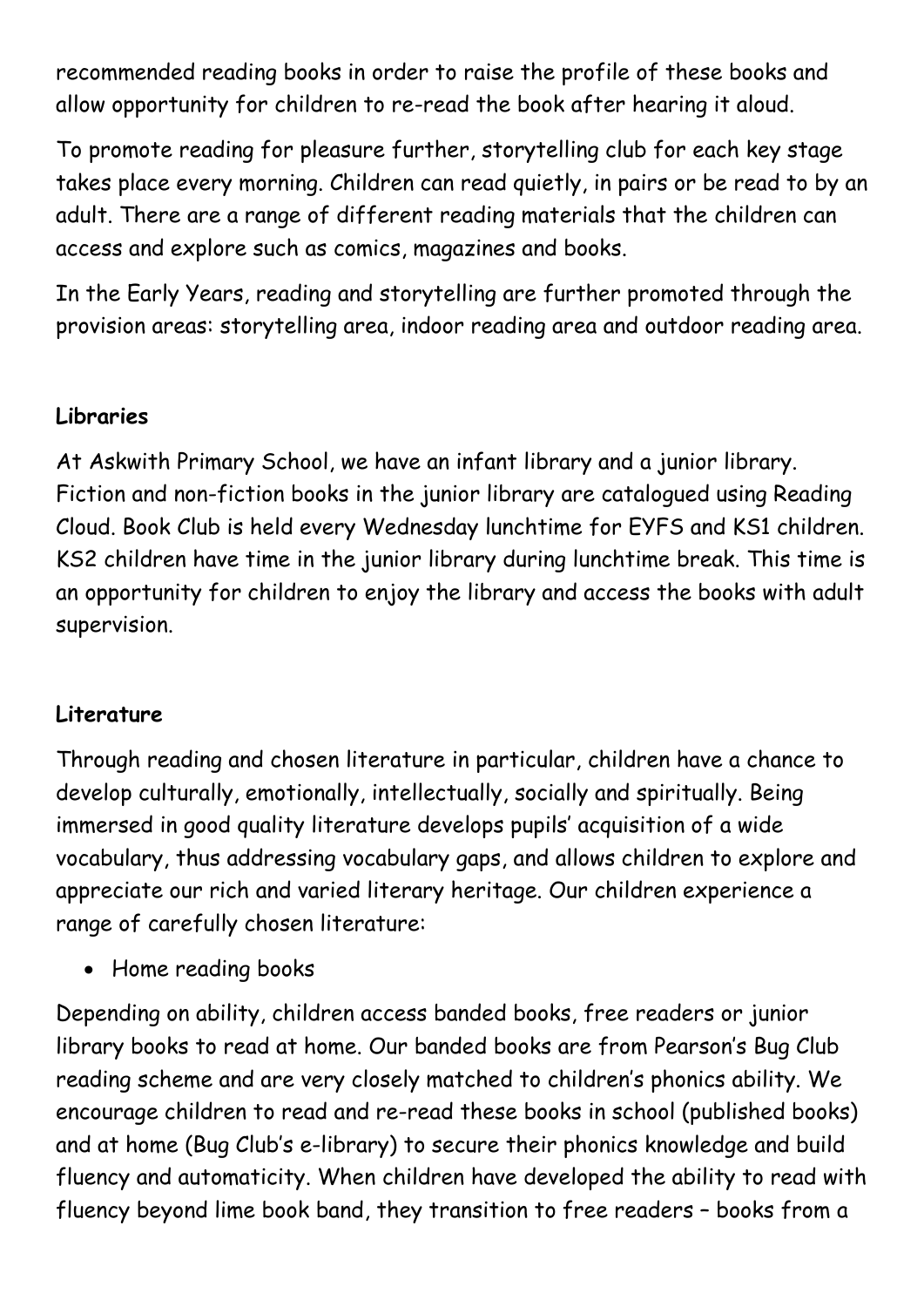particular section of the junior library. Free readers allow the children to choose books based on their own interests within the constraints of agerelated texts. We use the Lexile Range to determine and ensure free readers are age-related and aligned to children's ability. When appropriate, children transition onto junior library books. The children can choose books based on their interests and can be monitored using Reading Cloud library system. Alongside instructional books, children can also choose books from the libraries and recommended reading book lists to take home. These books are for either reading independently or reading with an adult at home, depending on the child's ability.

Guided/group reading books

Guided reading books are chosen to align with children's phonics ability. Pearson's Bug Club books are used in adult guided sessions and are chosen to match the readers' phonics ability and allow opportunity for the explicit teaching of reading (decoding and comprehension) in small groups orally and in written independent forms. As children become more independent and participate in group reading comprehension, the books/texts chosen are matched to the children's reading ability. They access the text as an independent group and demonstrate their comprehension skills in written form. These books/texts are chosen based on Pearson's Bug Club reading scheme book bands (year group and term) and guided by the Lexile Range.

Books in provision/reading areas

Each class has a reading area that includes a live reading display, reading strategies, questions for children to respond to in their reading records, agerelated recommended reading books, non-fiction books that are related to the current topic and books linked to the Global Theme. These books are listed on knowledge mats in years 1 – 6. KS2 classes also have 'First News' and 'The Week' available (topical newspaper and magazine). In EYFS and KS1, these reading areas also include reading provision; decodable fiction and non-fiction books, decodable non-fiction books created by the children and non-decodable books that cater to children's interests that are labelled so children are aware that an adult will read that book to them. All non-fiction material that is used in KS1 in science and non-core subjects is matched to the children's phonic ability.

• Recommended reading books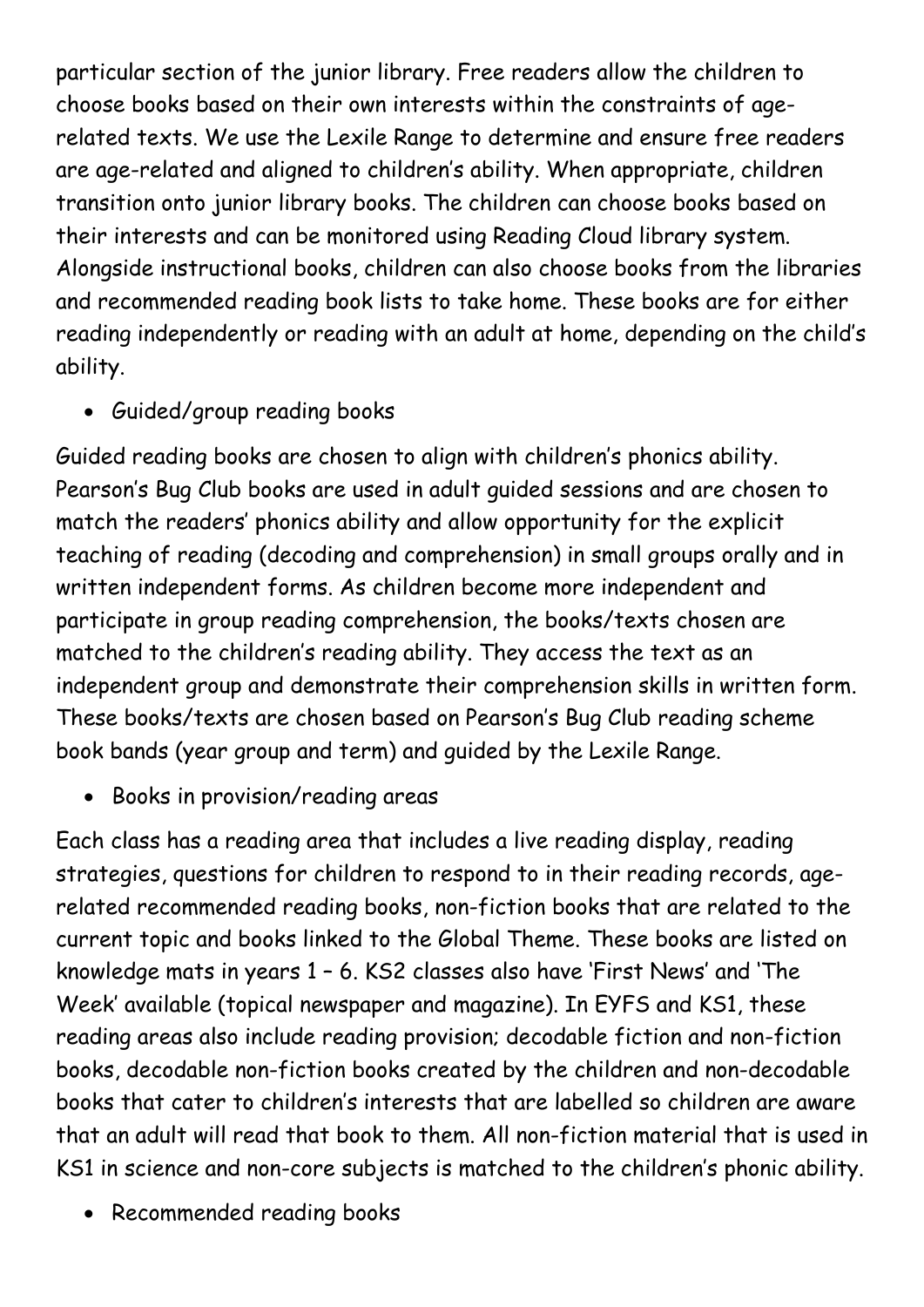In order to expose our children to a range of high quality literature, each year group has a list of ten recommended reading books. Recommended reading book lists have been selected from various awards lists, such as Children's Book Awards and therefore include classics and modern classics. Books are also chosen based on their links to British Values and how they might purposefully embed other subjects. For example, 'Dogger' by Shirley Hughes reinforces the unit of knowledge about toys from the past in KS1 history. The Lexile Range guides the age group the book is suitable for. Children are expected to choose 6/10 of these books throughout the year. To ensure all children have the opportunity to access these books, teachers monitor the selections made and if they know a book it too difficult for a particular child, they will advise parents to read the book to the child in addition to their home reading book. These books may also be selected for class story time which allows opportunity for children to re-read the books after hearing them aloud.

### **Teaching of phonics**

We use Pearson's Phonics Bug; a systematic synthetic phonics programme that builds pupils' essential phonic knowledge and skills:

- blending decodable words
- reading of tricky words or common exception words
- segmenting decodable words
- spelling of tricky words or common exception words

Phonics lessons are taught for 20 – 40 mins (depending on year group) daily following Phonics Bug planning. Phonics Bug follows a multi-sensory approach using songs, rhymes, actions, concrete and visual aids to introduce and consolidate phonic knowledge. Lessons follow a four-part structure; revisits, teach, practise and apply. Children who have gaps in their phonics knowledge or have forgotten phonics knowledge are targeted immediately (same day) to ensure gaps and misconceptions are securely addressed. All EYFS and KS1 teachers including support staff across the school receive regular phonics training by external providers and the English Lead. Phonics lessons are regularly monitored by the English Lead to ensure quality teaching that is consistent with the school policy.

#### **Teaching of reading**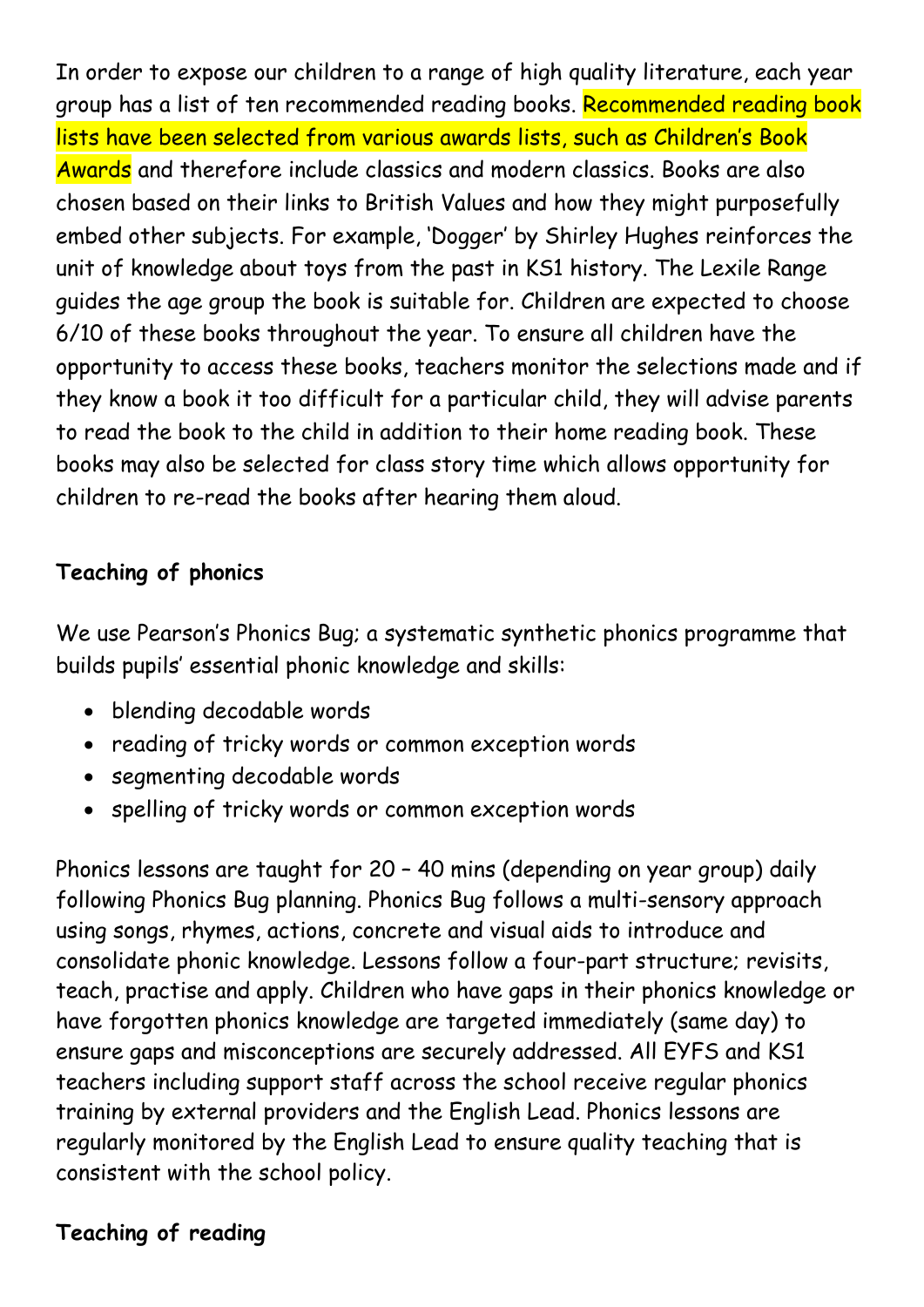At Askwith Primary School, we have developed an approach to teaching reading that systematically develops phonic knowledge, fluency and automaticity and comprehension. To supplement daily phonics lessons in EYFS and KS1, time is also designated to hearing individual children read regularly. We also teach reading through guided reading and group reading comprehension. Transition from guided reading and group reading comprehension allows children to become more independent once they have developed their fluency and automaticity. A range of reading strategies are taught explicitly and consistently from EYFS to year 6.

• Individual reading

Teachers and teaching assistants listen to children read individually. The frequency of this is determined by the year group and the individual child's needs. All children who are reading a banded home reading book are listened to read by an adult daily. The purpose of these sessions is to allow opportunity for children to apply their knowledge of phonics, reading/comprehension strategies and comprehension skills (see agreed reading/comprehension strategies). These intensive sessions develop children's fluency, automaticity and basic comprehension.

Guided reading/Group reading comprehension

Across the school, reading is taught every day. In KS1 and KS2, children participate in daily and weekly group reading comprehension. In EYFS, daily and weekly guided reading sessions begin in spring term. Across school in the first instance, children are taught comprehension skills; questioning, visualising, clarifying, inferring/predicting and summarising (see reading progression document). These skills are taught within the autumn term and then applied throughout the year. This approach allows us to build on knowledge and diagnose misconceptions. For example, when teaching children how to summarise, this may flag up particular children who read with fluency however need additional support when finding the main idea of the text. Alongside this, children are taught reading and comprehension strategies (see agreed reading/comprehension strategies). All strategies and skills are reinforced and applied at any reading opportunity across the whole curriculum.

All guided and group sessions begin by addressing vocabulary and discussing the prior knowledge of the content required. For example, if a group are reading a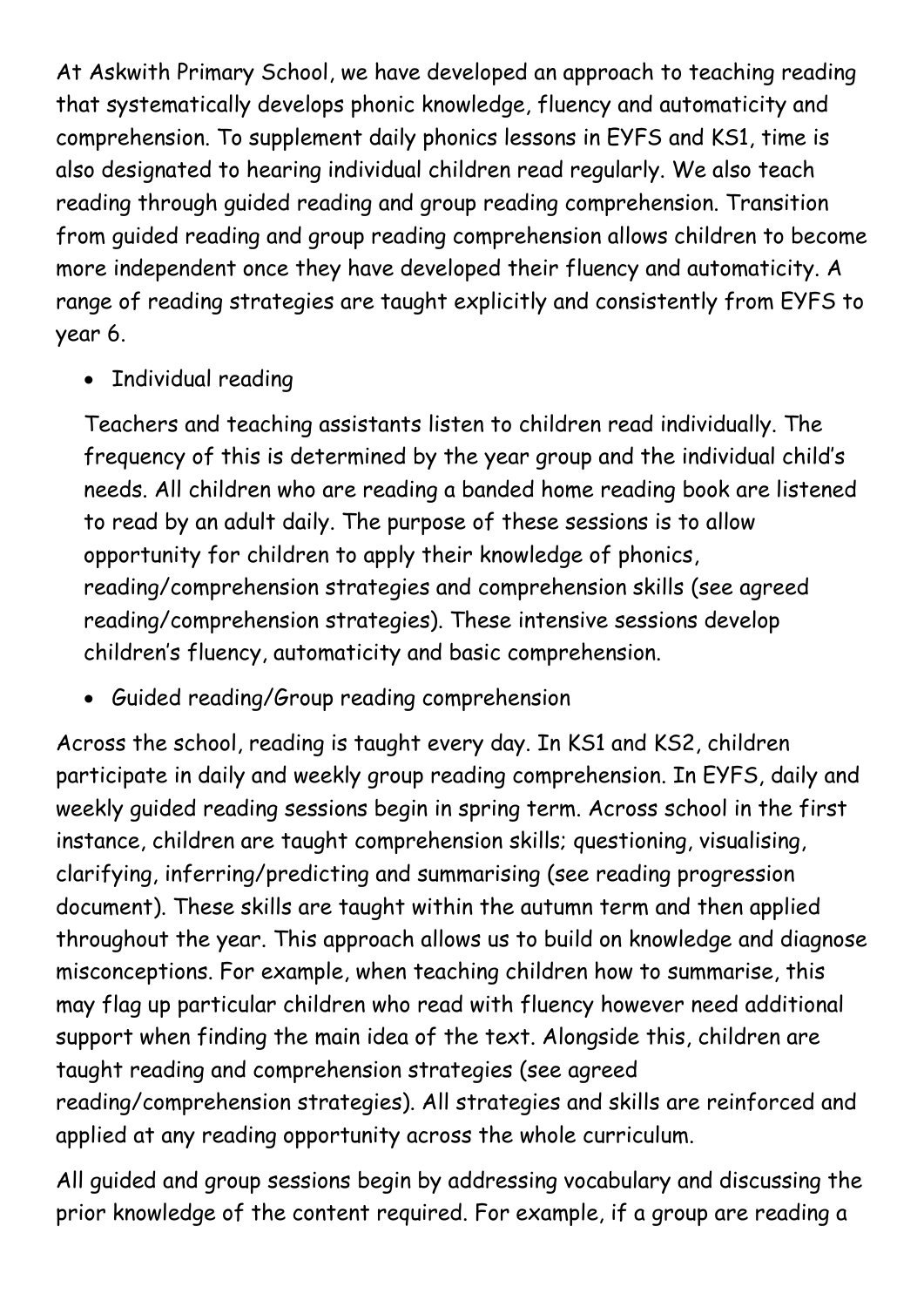non-fiction book about camouflage, the children need time to activate prior knowledge of the content and explore unfamiliar vocabulary prior to reading the text. The unfamiliar and/or subject specific vocabulary is recorded on the 'what do words mean?' display and in the children's vocabulary books. This vocabulary is addressed again during vocabulary lessons at the end of the week.

Guided reading is adult led in EYFS and KS1. Children transition to group reading in year 2 and 3. Guided reading may remain appropriate for some children including SEND children throughout EYFS, KS1 and KS2.

During guided reading, children work in small groups (driven by ability) and read the text together. This can be a combination of the adult modelling to the children, children reading in turn and supporting one another or children reading independently, aloud or quietly. The book is carefully chosen to align to children's phonics ability. Children orally answer questions about the text. In the first autumn half term, these questions specifically focused on a particular comprehension skill. Throughout the rest of the year, these questions will check children's knowledge and application of all comprehension skills. In KS1, guided reading involves a carousel system. When children are not reading with an adult, they participate in purposeful phonics or comprehension consolidation tasks. This includes tasks such as, applying irregular words/tier two vocabulary to sentence writing and matching captions and pictures to consolidate previously learned phonemes.

As children become more fluent and independent readers, they transition into group reading. They work collaboratively in groups to read the book/text suitable to their ability and answer variations of comprehension questions in written form. In the first instance, children work in mixed ability groups. When the comprehension skills have been taught, children then apply these skills in appropriate ability groups. The book is carefully chosen to align to children's reading ability but also to provide an effective level of challenge and extend children's reading capabilities. In KS2, choice of book/text is supported by using the Lexile Range and Pearson's Bug Club reading scheme.

Questioning (oral and written) during guided and group reading sessions are based on Bloom's Taxonomy to ensure questioning is appropriately targeted.

Any child that is significantly working towards or exceeding expectations and is therefore unable to work within a group of children of similar ability, work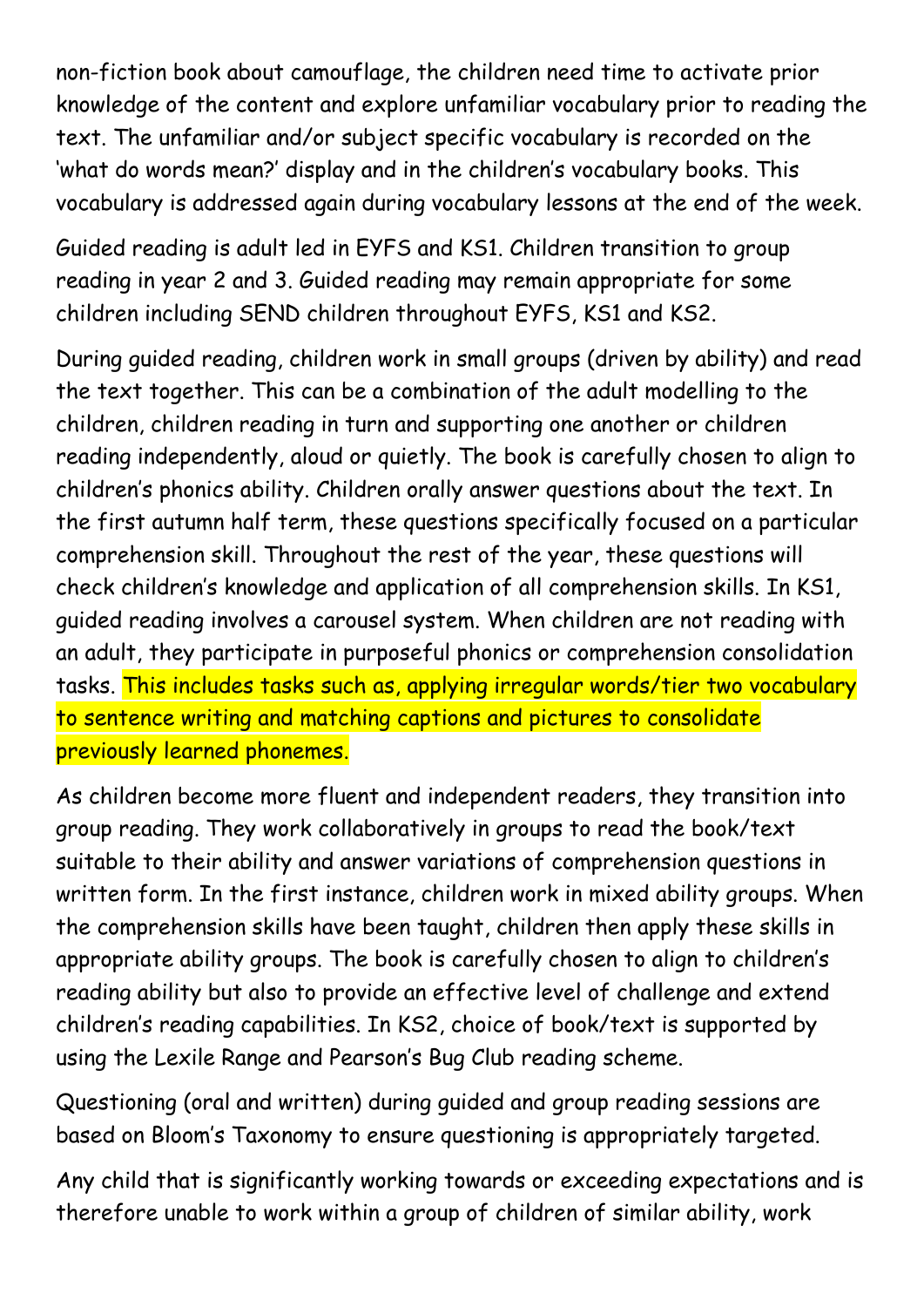individually during these sessions (supported or independently) to ensure their needs are being met.

### **Assessment of phonics and reading**

Assessment is at the heart of our curriculum. We employ a range of assessments to identify gaps in knowledge and to check pupils are able to use retained knowledge in more formal assessments.

## EYFS and KS1 Phonics:

Phonics is assessed at the three data collection points (September, February and June). Pupils' knowledge of phonics is taught and assessed using Phonics Bug. Assessment of phonics is administered in Year 3 to ensure that transition between KS1 and KS2 is seamless and also to provide further support, where appropriate, to ensure that all children become fluent readers.

Teachers plan and teach phonics lessons in September based on the outcomes of the baseline assessment, which often includes the revisiting and securing of connected knowledge before tackling the new essential knowledge. Assessment for learning strategies are implemented throughout the teaching of the unit of knowledge. This includes the use of 'mini knowledge checks' or 'revisits' at the start of every phonics lesson.

Two weeks after the unit of knowledge has been taught, pupils complete the knowledge check for a second time. Forgotten knowledge or gaps in knowledge are identified and dealt with accordingly (see below). Third and fourth knowledge checks are administered again six weeks after 'knowledge check (2)' and twelve weeks after 'knowledge check (3)'.

### Reading

Alongside phonics knowledge checks in EYFS and KS1, reading ability is formatively assessed using running records. Running records assess and monitor the fluency of reading (including basic comprehension) and provide teachers with evidence to support when a pupil moves onto a new book band or section of the junior library.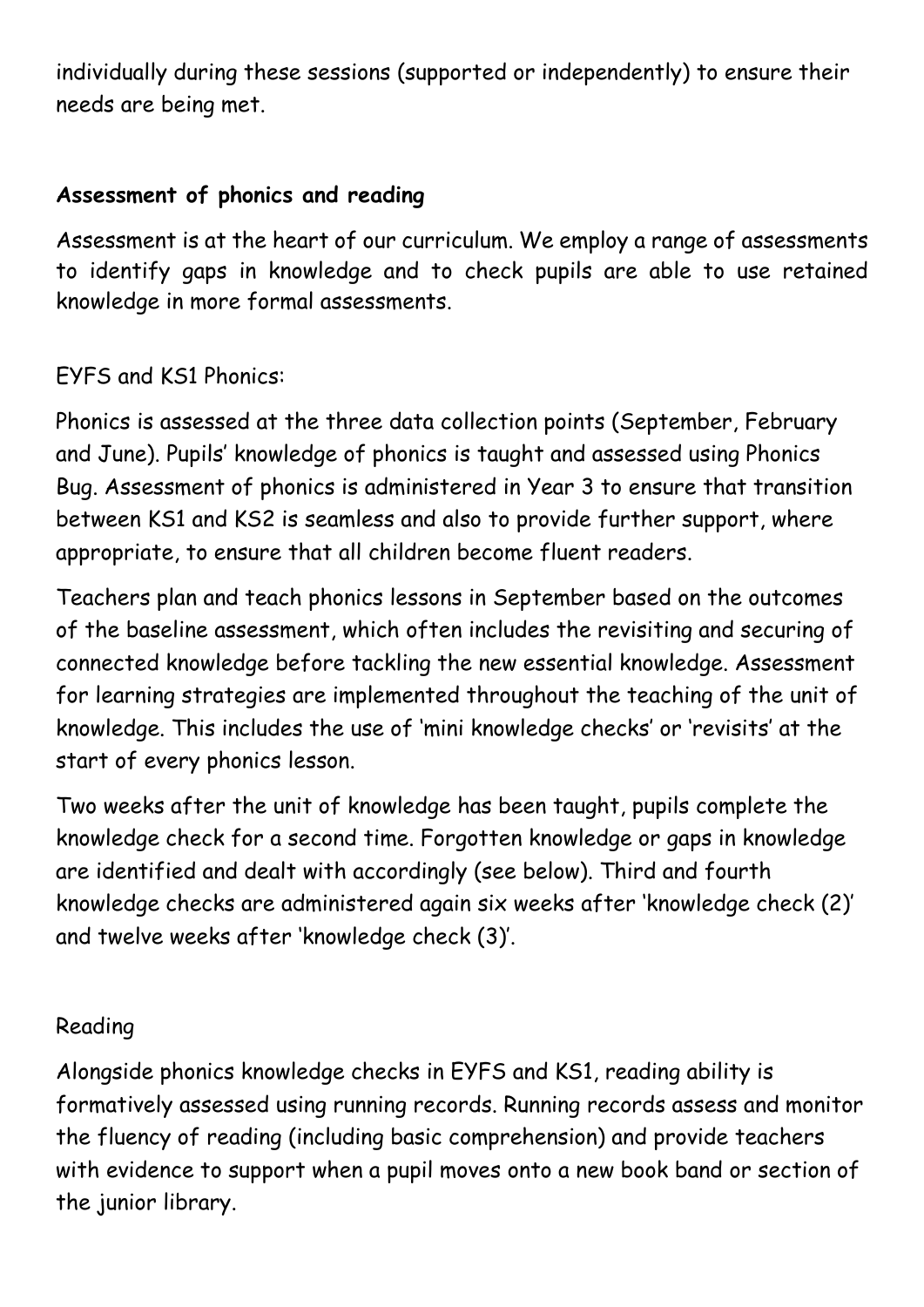Throughout the school, the knowledge required to comprehend text is taught explicitly during guided reading or group reading within the autumn term. Pupils are taught how to question the text, clarify information, visualise parts of the text, make inferences and predictions and summarise what they have read. (See Reading Policy)

Prior to teaching the knowledge required to apply one of the comprehension skills, pupils complete a knowledge check that allows opportunity for pupils to demonstrate their connected knowledge and new essential knowledge required to apply that comprehension skill. Two weeks after the unit of knowledge has been taught, pupils complete the knowledge check for a second time. Forgotten knowledge or gaps in knowledge are identified and dealt with accordingly (see below). Third and fourth knowledge checks are administered again six weeks after 'knowledge check (2)' and twelve weeks after 'knowledge check (3)'.

To further monitor reading, the lowest 20% readers in each year group are listened to read termly by the English Lead and Headteacher. On a monthly basis, all teaching staff listen to all children in Reception and KS1 read in order to moderate, monitor and track children's reading ability. (See Assessment policy for further information)

We believe that it is important that children in Y2 and Y6 are assessed using standardised tests so that they are familiar with the format and structures which they will be exposed to in the SATs.

### **Challenging the more able**

Daily phonics booster sessions are timetabled in EYFS and KS1 for children who need same-day intervention. These sessions can also be used to develop and deepen more-able children to access greater depth within the expected standard. During guided and group reading, we use banded books to ensure that the texts we use are well chosen to challenge and extend children's reading capabilities. Questioning (oral and written) during guided and group reading sessions are based on Bloom's Taxonomy to ensure questioning is appropriately targeted.